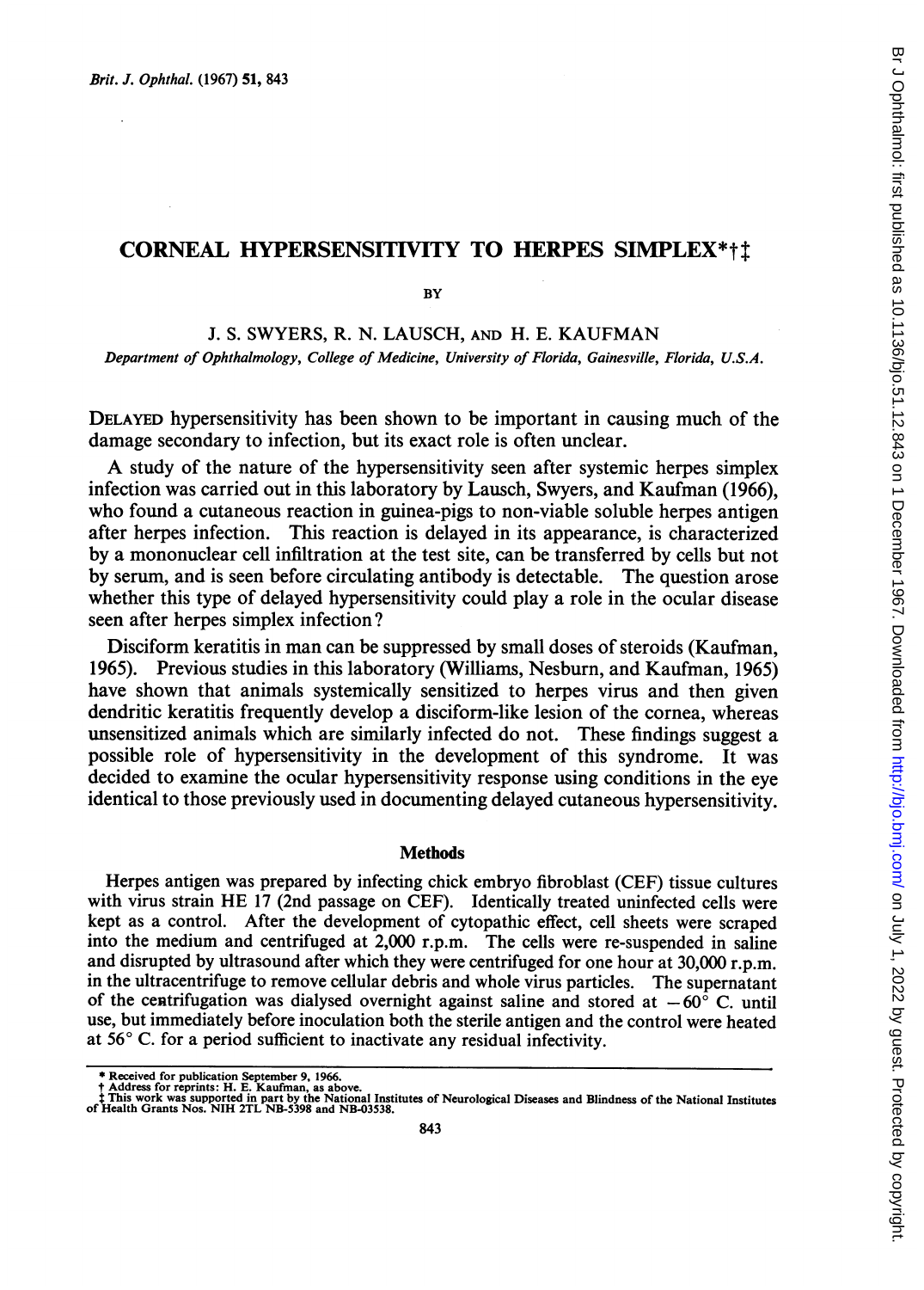Albino Hartley strain guinea-pigs weighing 250-300 g. were sensitized by inoculation into the skin of the stomach with viable HE <sup>17</sup> strain virus grown in mouse brain (3rd passage) to avoid cross-tissue sensitization.

The challenge injection of soluble antigen consisted of 30  $\mu$ . injected intracorneally in one eye, while the other eye received a comparable amount of tissue control antigen.

The 22 animals were challenged at 3, 7, and 21 days after sensitization. Both eyes were removed under anaesthesia and examined histologically 8, 24, and 72 hours, and 6 days after the challenge injection. The eyes were fixed in 10 per cent. formalin solution and  $5 \mu$ thick paraffin sections were cut and stained with haematoxylin and eosin, Giemsa, and Unna-Pappenheim methyl green pyronin stains.

For cell enumeration at least fourteen sections of each eye were studied and a total of 176 sections was counted, the cell counts being made at the limbal area and peripheral cornea. Cells were studied and differentiated according to methods previously described (Martins and Raffel, 1964).

Biomicroscopical observation of the cornea was carried out at intervals coinciding with the histological examination.

## **Results**

8 hours after injection both the challenged and control corneae were clear except for minimal haze near the needle track. Histologically some polymorphonuclear (PMN) leucocyte infiltration was present with a small number of monocytes; almost no lymphocytes were visible (Figs 1, 2, 3 and 4, opposite). The slight cellular response at this time was thought to be primarily a reaction to trauma and was similar in both test and control groups.

24 hours after injection, although the control corneae remained clear, the corneae of animals immunized between 7 and 21 days before challenge (7-21 group) were centrally oedematous to a varying degree, some having only slight oedema and others dense clouding. Histologically, in these antigen challenged groups, the numbers of PMNs had decreased and the mononuclear cell infiltration had passed its peak. In this immunized 7 to 21 group, the lymphocyte population was greatest (Figs 2 and 3).

48 hours after injection, severe to moderate central oedema and corneal clouding was present in the 7 to 21 group.

Animals challenged 3 days after sensitization (3-day group) behaved quite differently from the 7 to 21 group. In the study of systemic hypersensitivity approximately 6 days had been required after sensitization until delayed hypersensitivity became demonstrable (circulating antibody was not detectable for 10 days after sensitization). In the eye also, the demonstration of delayed hypersensitivity required an interval after sensitization (Figs 3 and 4). In the 3-day group, although a slight lymphocytic infiltration was apparent 24 hours after challenge, it was not until 48 hours after the antigen injection that central corneal oedema began to appear. Histological observation showed the lymphocytic infiltration to be still increasing at 48 hours, and the peak was not reached until 72 hours after challenge, the time of maximal corneal clouding.

By 6 days after injection, the corneae of all groups were virtually normal, and the histological infiltration had decreased by 80 to 90 per cent.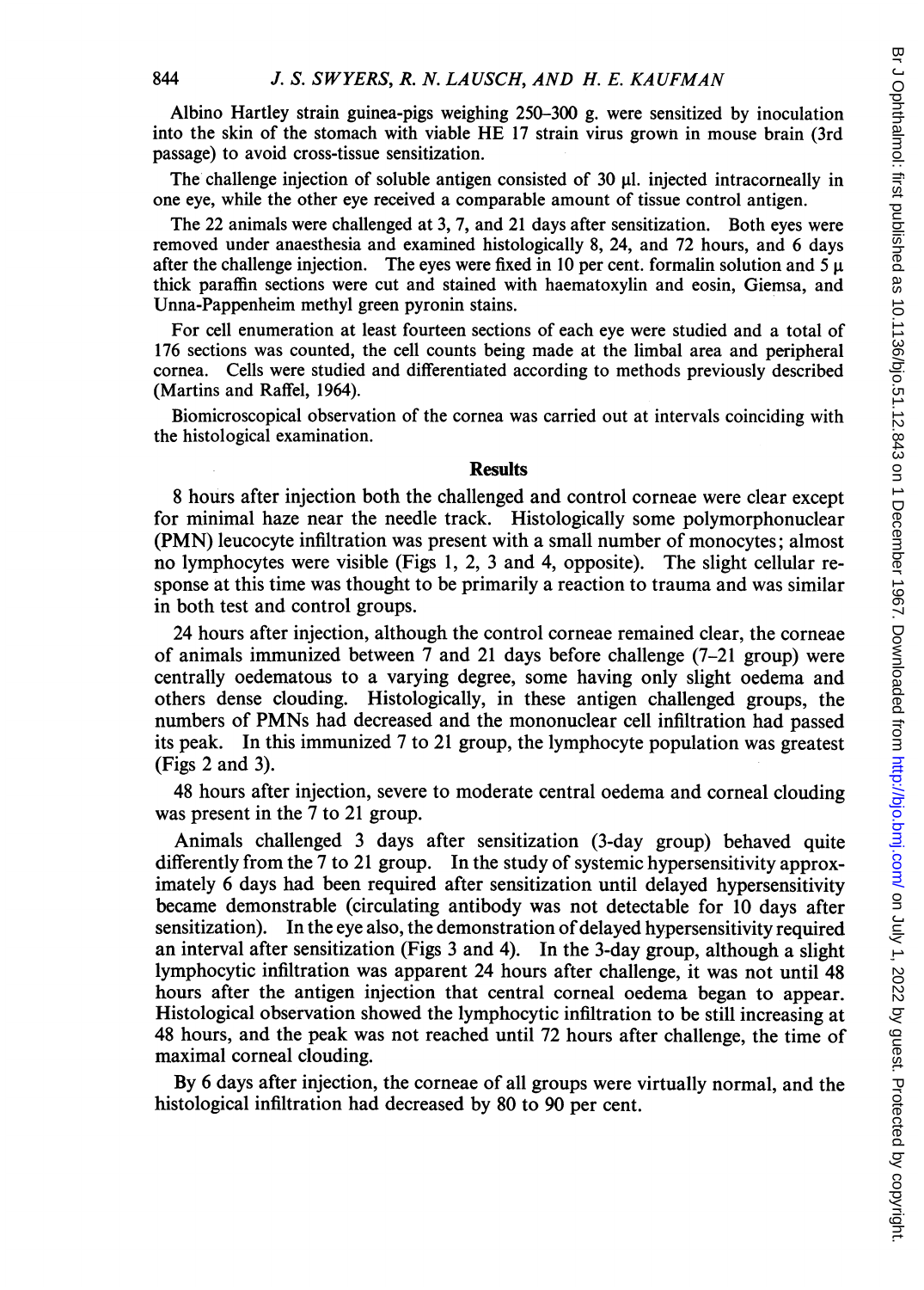

FIG. 1.-Composite graph of cells infiltrating into cornea in group of guinea-pigs challenged 3 days after being sensitized to herpes simplex virus antigen.



FIG. 3.—Composite graph of cells infiltrating into cornea in group of guinea-pigs challenged 21 days after being sensitized to herpes simplex virus antigen.

## **Discussion**

Cell number

The development of corneal oedema correlated well with the infiltration of lymphocytes into the limbus. A comparison of the development of delayed hypersensitivity in the cornea with that in the skin, under identical circumstances, reveals that corneal hypersensitivity and cutaneous hypersensitivity to herpes antigen closely parallel each other. In animals immunized between 7 and 21 days before challenge, the cellular response typical of delayed hypersensitivity was demonstrable 24 hours



FIG. 2.—Composite graph of cells infiltrating into cornea in group of guinea-pigs challenged 7 days after being sensitized to herpes simplex virus antigen.



FIG. 4.-Control composite graph of cells infiltrating into cornea in groups of guinea-pigs challenged 3, 7, and 21 days after being sensitized to herpes simplex virus antigen.